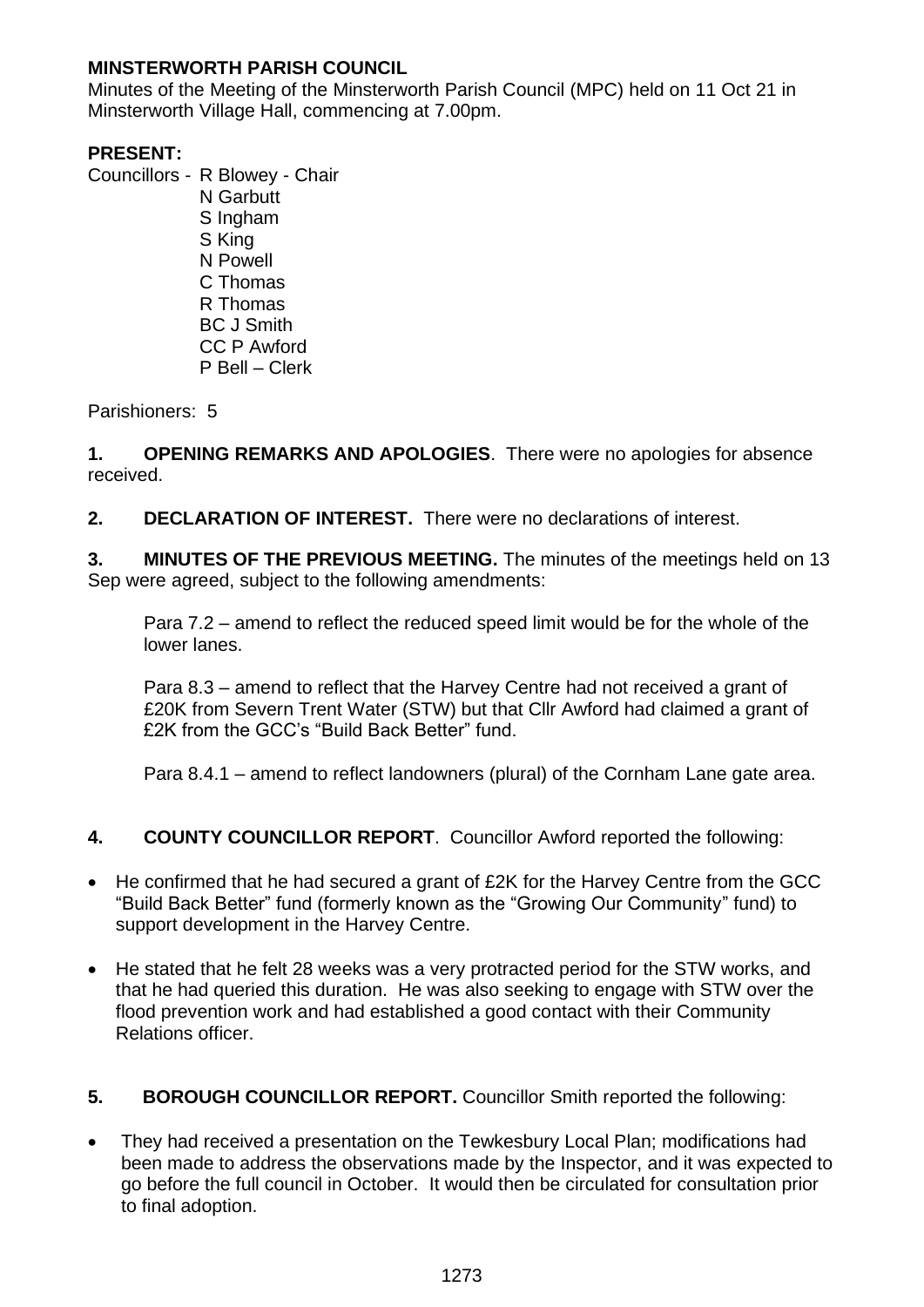• Cllr Smith had written to the Police and Crime Commissioner about anti-social behaviour (ASB) in Minsterworth and was awaiting a response. She had also engaged with Mr Neil Meynell, the ASB officer, who had offered to attend a future MPC meeting to discuss ASB in the area. The Chair stated that the MPC should agree their objectives before such a meeting, which would hopefully be clarified by the presentation from the Police and Crime Commissioner that several Cllrs were attending that week. It was agreed that Cllr Smith would approach Mr Meynell to see if he was available to attend the meeting on 8 Nov 21. **Action: B Cllr Smith**

**Post meeting note**: Mr Meynell is available to attend on 8 Nov 21 and a note is to be added to Villager to publicise,

• The Health Service Winter Strategy was to be announced later in the week, and Cllr Smith would circulate it to Parish Councils when received.

# **6. PUBLIC COMMENT.**

**6.1 Resurfacing of Bury and Church Lanes.** Mr Holder confirmed that he had received a response from the Highways Agency in which they stated that the road surfaces of Bury and Church Lanes were within acceptable parameters and did not require resurfacing.

**6.2 Planning Application - Charlton.** Mr Billingham stated that he had received a response from Mr Skelton in relation to the concerns over the Charlton planning application. The response stated that the concerns were a civil matter and not a planning issue. Mr Billingham agreed to forward the response to the Chair and the Clerk.

**6.3 Concert by Mr Johnny Copping.** Mr Moore-Scott reminded all that a concert would be held in the Minsterworth Village Hall (MVH) by Mr Johnny Copping on 23 Oct 21.

### **7. MATTERS ARISING:**

**7.1 Report from Village Hall Representative:** Cllr Blowey reported that wi-fi had now been installed in the Village Hall, and expressed his thanks to Mr Holder for the work to have this completed.

**7.2 Minsterworth Park:** Cllr Ingram reported that the planned invitation to the community to suggest ideas for new play park equipment was on hold until the lease for the play park had been agreed. The Chair stated he would seek an update from GCC on the lease agreement. **Action: Chair.** 

**7.3 Harvey Centre:** The report from the Harvey Centre would be considered alongside the application for a grant under item 9.4 of the agenda.

#### **7.4 Highway Matters:**

**7.4.1 Cornham Lane Gate:** The Chair confirmed that the landowners had agreed to install a small pedestrian gate alongside the main gate, and that the work would be undertaken.

**7.4.2 Hygrove Lane Leak:** Although STW had stated that they had undertaken the work, there was no evidence that the leak had been fixed. STW had also briefed that they hoped that the leak would be fixed as part of the extensive work they were currently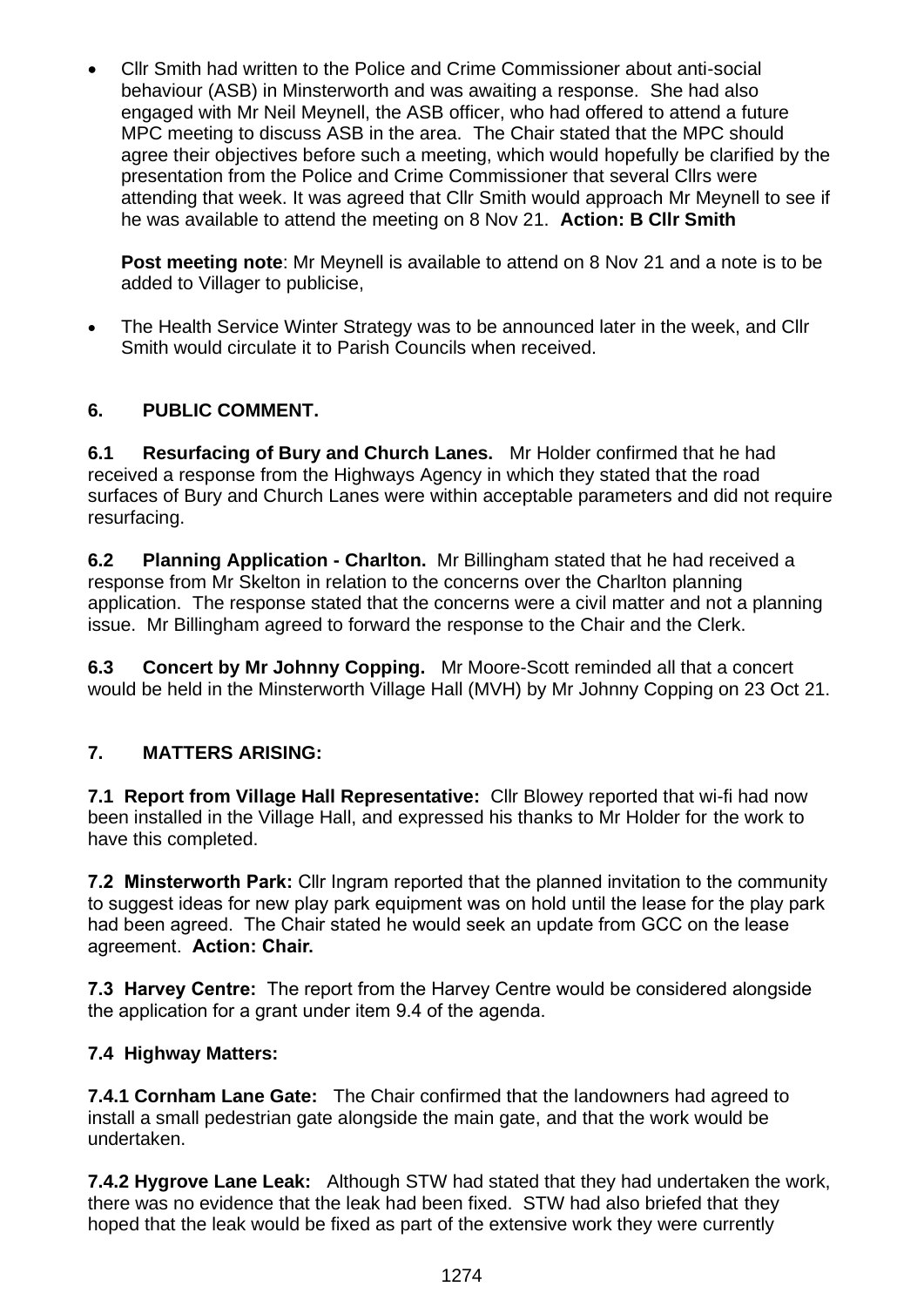undertaking to the mains water supply in the village. It was agreed that no further action could be taken by the council until the STW works had been completed.

**7.4.3 Wild Goose Layby:** There was no update on the proposal to install lighting in the layby; it was agreed that the Chair would raise the issue with Mr Meynell prior to his attendance at the MPC meeting. **Action: Chair**.

**7.4.4 "20's Plenty" Campaign Group**. The Clerk confirmed that he had contacted the "20's Plenty" group and offered MPC's support. The group had just circulated a template letter to all councils that suggested the wording for a motion to reduce speed limits within a town or parish. It was agreed that the Clerk would circulate this template, and that it would then be taken forward in the wider road safety work being considered. **Action: Clerk**

# **7.4.5 STW Replacement Water Main Works:**

- The Chair stated that the public meeting with STW had been well received and had explained why the work was necessary and why it would take so long. The work involved making an individual connection to every house on the Main Road, which required digging across the road and avoiding existing gas pipes.
- There had been problems with the automated traffic light system, which had been reported to STW and appeared to have been resolved. STW had been very responsive when problems were highlighted and it was important that any future problems were reported.
- Notices restricting access to the lanes for "Residents Only" had been put in place.
- Cllr R Thomas recorded her thanks to the Chair for being proactive and engaging with STW on behalf of the community.
- **7.5 PROW:** There was nothing to report on PROW**.**

### **7.6 Grass Cutting on Calcotts Green.**

- The Chair reported that he had spoken to Mr Hall, who was happy to continue cutting the grass at Calcotts Green for no payment. Mr Hall did not wish to enter into a written agreement, but stated that he had third party liability insurance for his tractor and equipment.
- The Clerk highlighted that by not entering into a written agreement, there was a risk that the Council's insurance would not cover Mr Hall for Employer's Liability or Third Party Liability whilst he was working on Council-owned land. Any alternative arrangement, however, was likely to incur significant cost to the Council.
- It was proposed by the Chair and seconded by Cllr Ingham that the current arrangement with Mr Hall should be continued. This was agreed by 5 votes in favour and 2 abstentions.
- It was proposed by Cllr C Thomas that the Council should record their thanks to the Dowding Family, Mr Matin Watkins and Mr Chris King who had all undertaken this work previously. This was agreed by 6 votes in favour with one abstention.

# **7.7 Mains Drainage:**

• The Clerk reported that he had received a response from Blackbox Planning stating that if the proposed development at Elms Farm was to go ahead, it would not include the provision of main drainage for the village. The developer would support the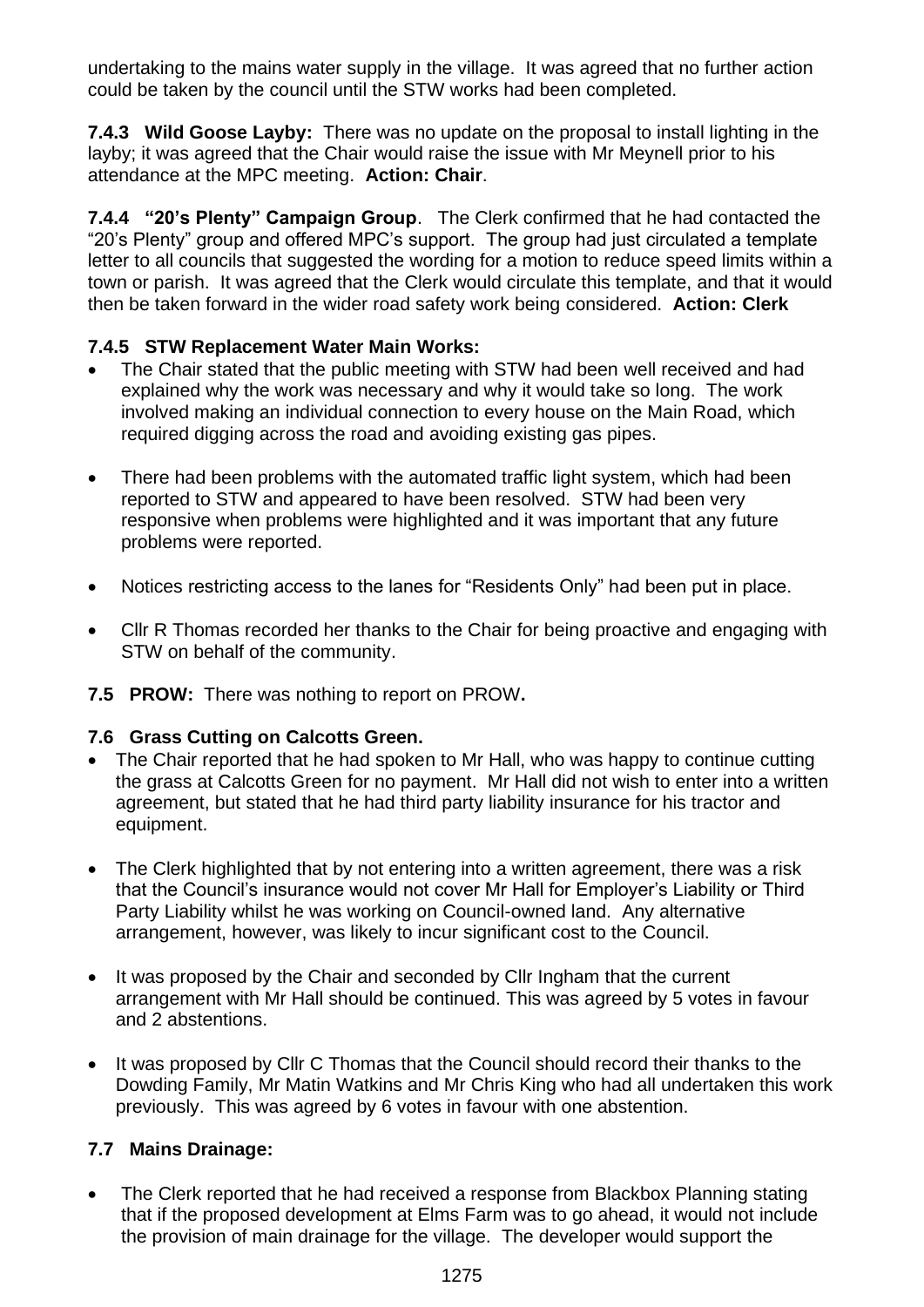Council in efforts to get mains drainage, but in the absence of mains drainage, would look to extend existing drainage solutions.

• It was agreed that the Clerk would seek an update from STW on the possibility of extending mains drainage to the village. **Action: Clerk**.

**7.8 Flood Report:** Cllr C Thomas had received the details on what was required, and was working to complete the report into flooding in the village in 2020/21. This would be circulated for comment once the maps and diagrams had been included. **Action: Cllr C Thomas.**

### **7.9 Damage to New Parish Noticeboards.**

- The Chair reported that it had not been possible to remove the door from the damaged notice board opposite the Apple Tree, but that he would hopefully be able to effect a repair by removing the burnt areas.
- The Clerk reported that there was no specific limit on how many noticeboards a Parish should have and that the regulations required notices to be displayed "in some conspicuous place or places in the parish as appears desirable for giving publicity." It was agreed that the Council would continue posting notices on 6 boards within the parish, but that this would be reviewed if there was further damage to the noticeboards.

**7.10 Anti-Social Behaviour.** It was reported that instances of ASB were continuing, including an occurrence of catapults being fired from a van. It was also reported that Beauchamp Garage had been broken into, and various tools stolen.

### **7.11 Jubilee Trees**.

- The Clerk reported that the bid for 2 x oak trees to be planted to commemorate HM The Queen's Platinum Jubilee had been successful. One of these trees would be planted at MVH, and it was agreed that the second would be planted on Ham Green. It was also agreed that commemorative plaques would be added to the trees once planted.
- Cllr C Thomas asked whether MPC was going to organise any other events to commemorate the Jubilee. It was agreed that as events were already being organised by the MVH and Church, MPC would support these events rather than organising its own.

### **7.12 Minsterworth War Memorial:**

- The Chair reported that he had received a response from the Parochial Church Council (PCC) in relation to the maintenance costs for the War memorial. The PCC did not accept responsibility for maintaining the war memorial and felt the memorial did not need renovating when the work was done. The PCC were also concerned that they were being asked to contribute to a retrospective request for funding. The PCC had offered a payment of £50 toward the renovation costs.
- The Clerk highlighted that it was national policy that where a war memorial was located in a church yard, the church had primary responsibility for its maintenance. It was also noted that in Dec 2020 MPC had made a grant of £1000 to the PCC specifically for the upkeep of the churchyard; a further donation of £250 from MPC to the PCC was scheduled for Dec 21.
- It was proposed by Cllr Powell that the cost should be split such that the RBL paid 33% (£176), the church paid £50 and MPC paid the remainder (£303), and that the MPC donation to the church should be reduced to offset this funding. This was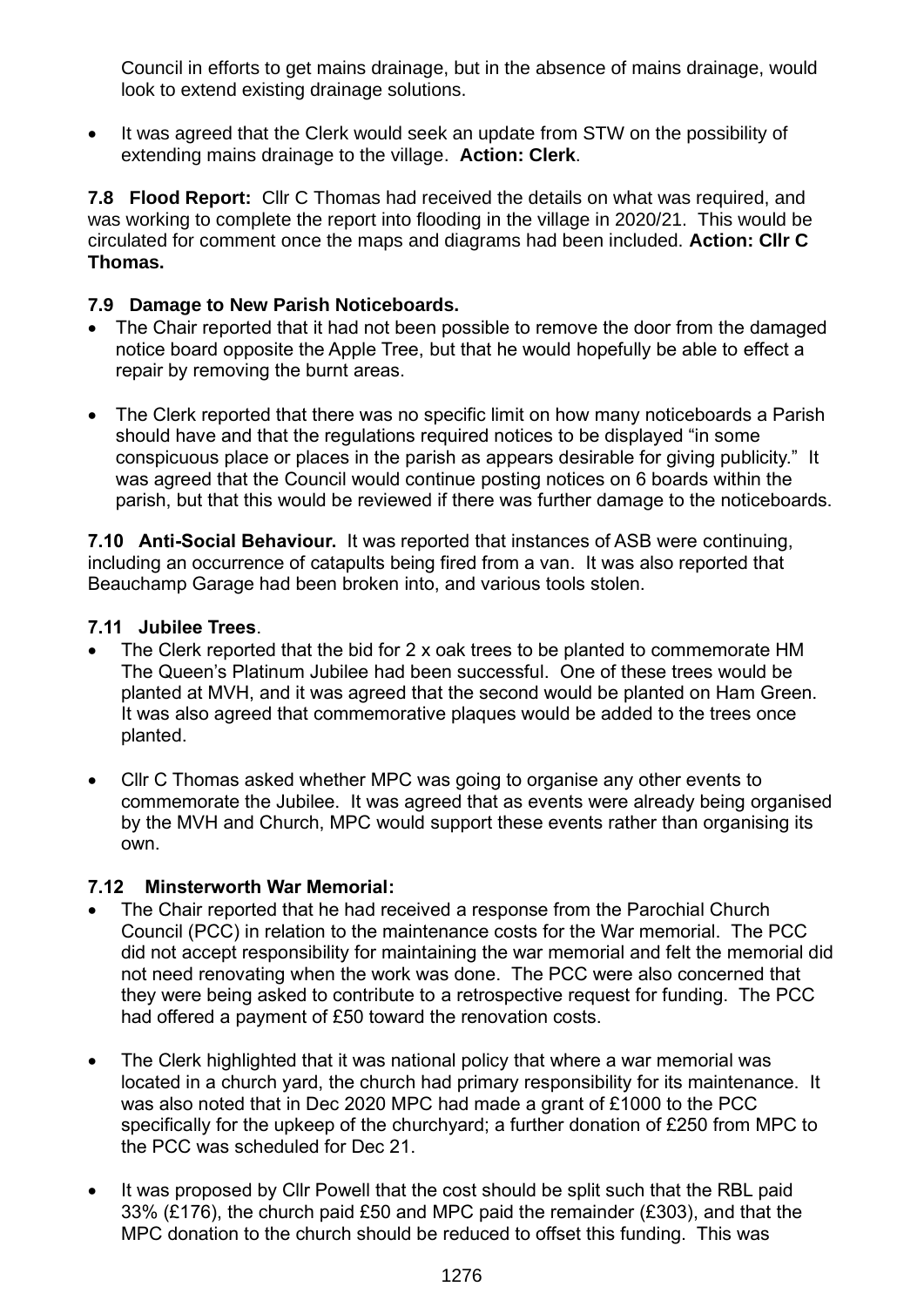seconded by Cllr King but rejected by 5 votes to 2.

- It was proposed by Cllr R Thomas that the financial split should be as above, but that the donation to the Church should not be reduced retrospectively. This was seconded by Cllr C Thomas and agreed by 5 votes to 2.
- It was agreed that a better system for scheduling and managing the maintenance of the memorial was required, and that this should be based on a 3-way equal split of funding between the RBL, the Church and MPC, by prior arrangement. The Chair would write to the PCC and propose this solution. **Action: Chair**

## **8. ROAD SAEFTY REPORT:**

- Cllr R Thomas had produced and circulated the road safety report ahead of the meeting. The report was well received; the link to noise pollution and the promotion of the use of public transport were among the key factors brought out in the report.
- There were a number of options available for speed reductions; it was agreed that the preferable option was a reduction of the speed limit on the A48 to 50MPH throughout the village and 40MPH in the central strip, together with reducing the limit to 20MPH in the lower lanes area.
- It was further agreed that the next step should be to invite Mr Craig Freeman and Ms Sally Godwin of the GCC Highways to a meeting and present the findings of the report to them. C Cllr Awford would also be invited to attend the meeting. **Action: Chair.**

## **9. FINANCIAL MATTERS.**

**9.1 Monthly Reconciliation of Account.** The Clerk reported that the problems accessing the online bank account had been resolved, and it had been possible to reconcile the bank accounts for Aug and Sep. The income and expenditure figures for the month were shown, together with the end of month bank balances.

### **9.2 Proposed Expenditure for Oct 21.**

The following transactions since the last meeting were proposed:

|              |                              | Expendi- |               |                          |
|--------------|------------------------------|----------|---------------|--------------------------|
| Ser          | <b>Item</b>                  | ture     | <b>Income</b> | Comment                  |
| $\mathbf{1}$ | <b>AGP Grass Cutting</b>     | 74.00    |               | Paid                     |
| 2            | Parish Magazine Printing     | 150.20   |               | Paid                     |
| 3            | Clerk Salary                 | 254.68   |               |                          |
| 4            | <b>HMRC Clerk Salary Tax</b> | 63.60    |               |                          |
| 5            | Village Hall Hire (Oct)      | 25.00    |               |                          |
| 6            | Dog Waste Bins               | 470.16   |               | Approved in Dec 20. Paid |
| 7            | VAT Refund                   |          | 720.45        |                          |
|              |                              |          |               |                          |
| <b>TOTAL</b> |                              | 1037.64  | 720.45        |                          |
|              |                              |          |               |                          |

• The installation of the Dog Waste Bills had been approved in Dec 2020, but the bill from TBC had only just been received. The request for VAT refunds had been submitted to HMRC, but it was not known when the income would be received. The remaining items of expenditure identified above were approved by the Council.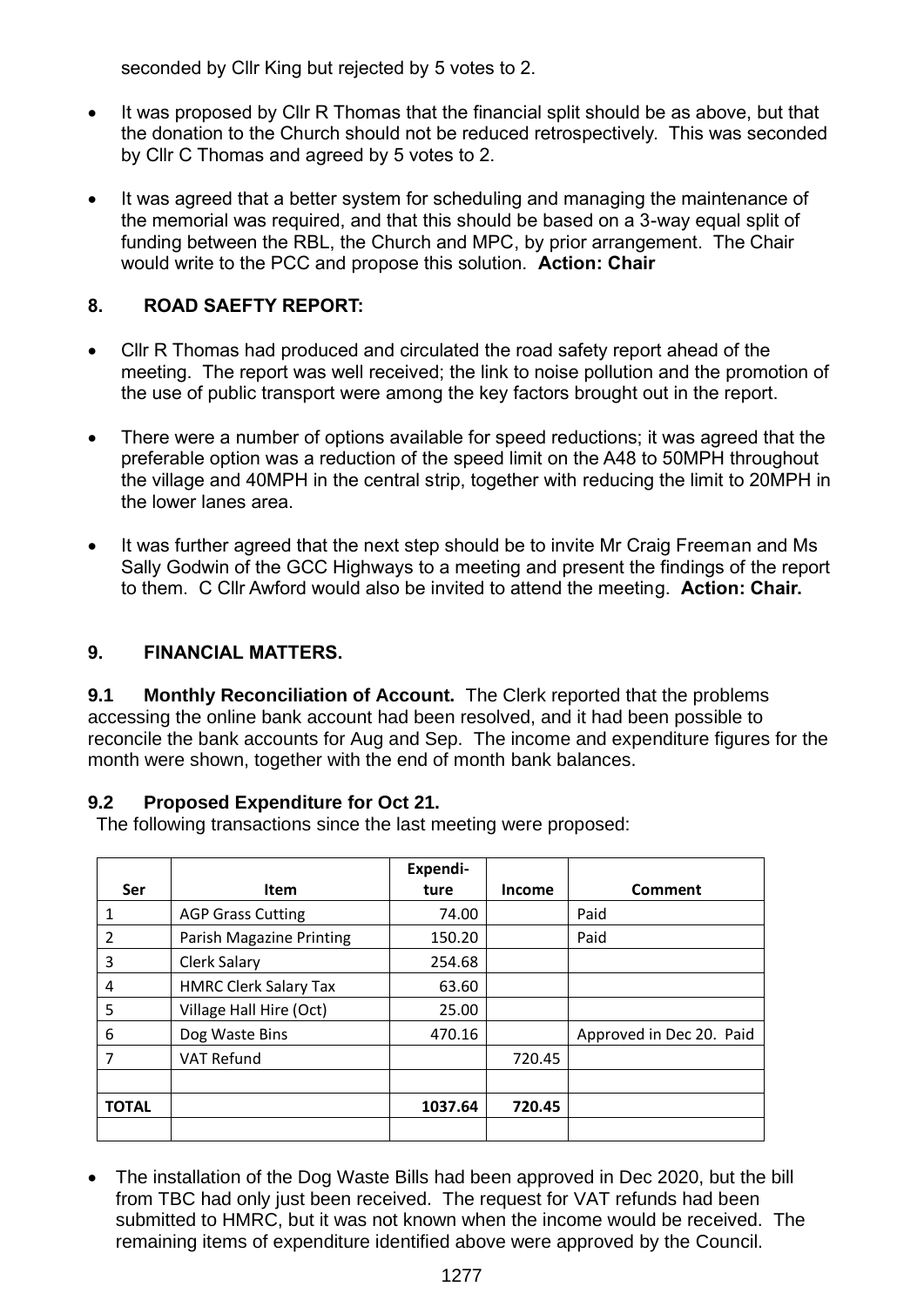### **9.3 Forecast of Expenditure to the end of the FY.**

- The Clerk presented his forecast of expenditure to the end of the FY. This showed an overall projected underspend in the annual budget of £1052. The Clerk highlighted that there was a projected overspend on *The* Villager magazine; the Parish Council's laptop was also unreliable and slow and a service or replacement was necessary, which was not included in the budget.
- Overall the Council's financial position was healthy, with a projected balance on current spending plans at the end of the year of £15,310. This represented an increase of nearly £2000 on the start-of-year balance. The Council should not be making a profit, and as such, the Council was encouraged to commit fund where necessary or make plans to earmark funds for future projects.
- The requirement to maintain the defibrillator was discussed; it was agreed that Cllr Garbutt would inspect the defibrillator and report whether any maintenance was required. **Action: Cllr Garbutt**
- It was agreed that the Clerk should obtain costings for getting the laptop serviced or replaced. The Clerk should also liaise with the team managing the finances for *The Villager* to get feedback on the financial position of the magazine. **Action: Clerk**

## **9.4 Application for a Grant of £1000 for the Harvey Centre.**

- Cllr Garbutt gave a summary of the work undertaken to date to refurbish the primary school building and create the Harvey Centre; this would be used for the education of young people and adults, and also for the benefit of the community.
- Over £125K had been spent to date, and included work to secure the area, repair weather and age damage, and provide disabled access. The planned soft-opening of the facility was scheduled for the end of Oct 21 and would be for the benefit of the local community. The planned hard-opening would be in early 2022 and would be for the benefit of the potential users.
- **Post Meeting Note:** It was confirmed after the meeting that the correct expenditure figure for the Harvey Centre was £60K spent or committed to date, and that the softopening event would take place on 13 Nov 21 between 3-5pm.
- The Harvey Centre had requested a one-off grant from MPC of £1000 to assist with the final completion of the works. The Clerk highlighted that MPC had previously provided a grant of £1000 to the Harvey Centre in Dec 2020.
- It was proposed by Cllr Powell that a grant of £333 be given; there was no seconder for this proposal.
- It was proposed by the Chair that a grant of £500 be given; there was no seconder for this proposal.
- It was proposed by Cllr Ingham that the grant of £1000 be given; this was seconded by Cllr Garbutt, but the vote was inconclusive, with 3 in favour, 3 against and one abstention.
- It was proposed by Cllr C Thomas that the application should be reviewed again at the next meeting, after the costs of repair/ replacement of the laptop were known. This was seconded by Cllr R Thomas and agreed by 5 votes in favour and 2 abstentions.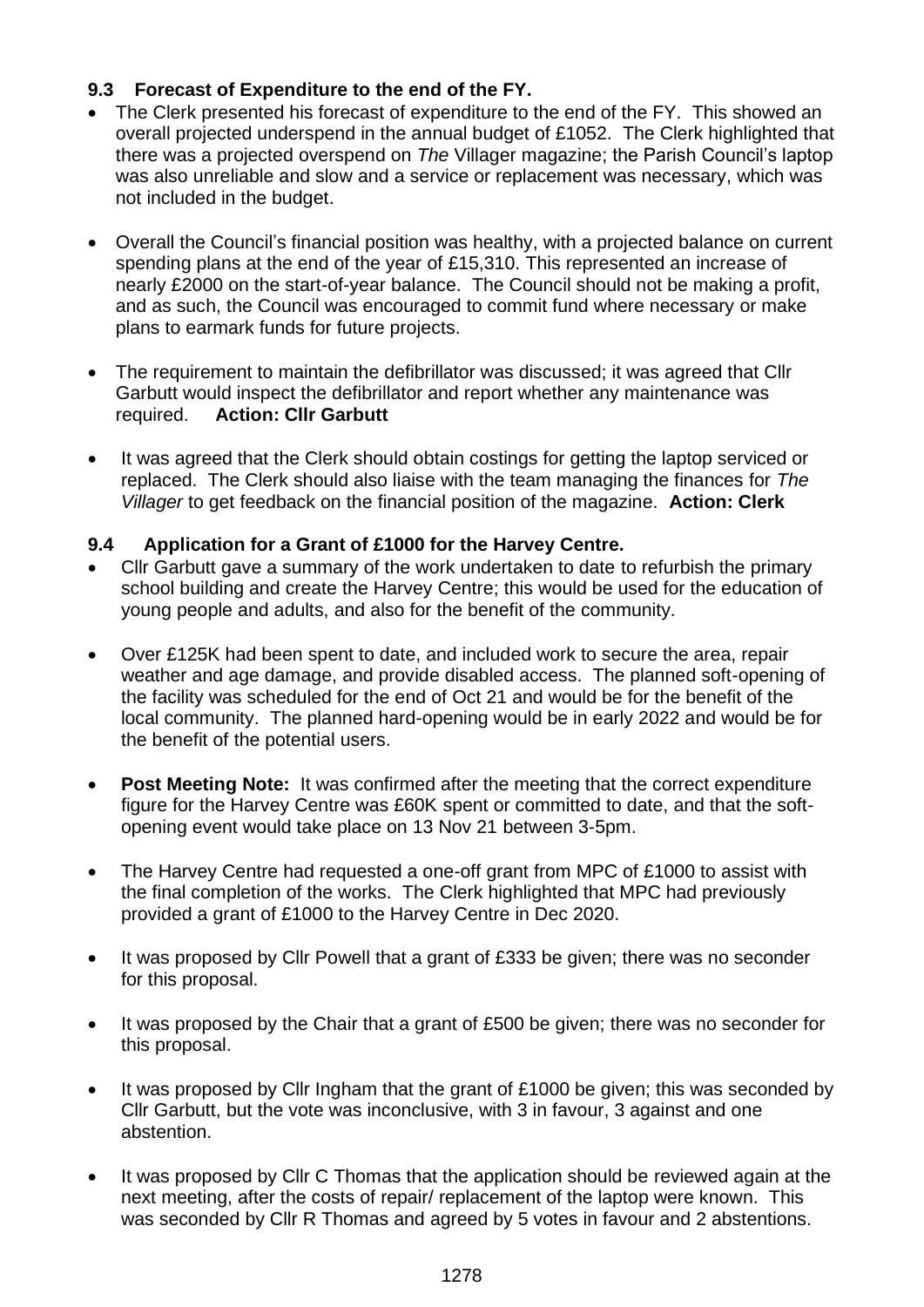## **10. PLANNING**

#### **10.1 Applications: 21/00992 – Sunny Croft, Main Road, Minsterworth:**

- This application was for the demolition of the existing bungalow on the Sunny Croft site (next to the Seven Acres development), and the replacement with a two-storey house and a carer's annex.
- It was noted that this would result in the removal of another bungalow from Minsterworth, despite the fact that the community had identified a shortage of bungalows in the village.
- It was proposed by Cllr C Thomas that this application should be opposed by MPC on the grounds that it was necessary to retain bungalows in the village. This was seconded by Cllr King and agreed by 3 votes in favour, 2 votes against and 2 abstentions. **Action: Clerk.**

**10.2 TBC Decisions: 19/00465/FUL – Charlton.** Despite the response received by the neighbouring property (see para 6.2 above) MPC had not received a response from TBC on the concerns raised. It was agreed that the Clerk would request a response from TBC. **Action: Clerk.**

#### **10.3 Appeals:** Nil

**10.4 Seven Acres Drainage:** Cllr C Thomas declared an interest in this subject.No further information had been received on the actions proposed by the Administrators to rectify the drainage problems in these houses. It was agreed that the Clerk would request an update. **Action: Clerk**.

**10.5 Feedback from Proposed Development at Elms Farm.** The Clerk had received a request for feedback on the presentation given at the last meeting by Blackbox Planning Ltd on the proposed development at Elms Farm. It was felt that the presentation was informative and that the opportunity to engage with developers about the design of houses etc was very positive. The Council did not feel that it was appropriate to alter its previous agreement on the Settlement Boundary as a result of this presentation. It was agreed that the Clerk should relay this to Blackbox Planning Ltd. **Action: Clerk**

**11. TBC STATEMENT OF COMMUNITY INVOLVEMENT – MPC RESPONSE**. It was agreed that this item would be staffed out of committee; the cut-off date was 12 Nov 21, so the final reply could be considered at the next MPC meeting.

**12. APPOINTMENT OF A VICE CHAIR-PERSON FOR MPC.** The Chair stated that this item would be deferred to the next meeting, but asked all Cllrs to consider the issue.

### **13. CORRESPONDENCE:**

**13.1 Gloucester Food Survey**. The Clerk had received correspondence in relation to a food survey for Gloucester; this had been completed by the Chair on behalf of the Council. A copy of the survey had also been uploaded to the MPC website.